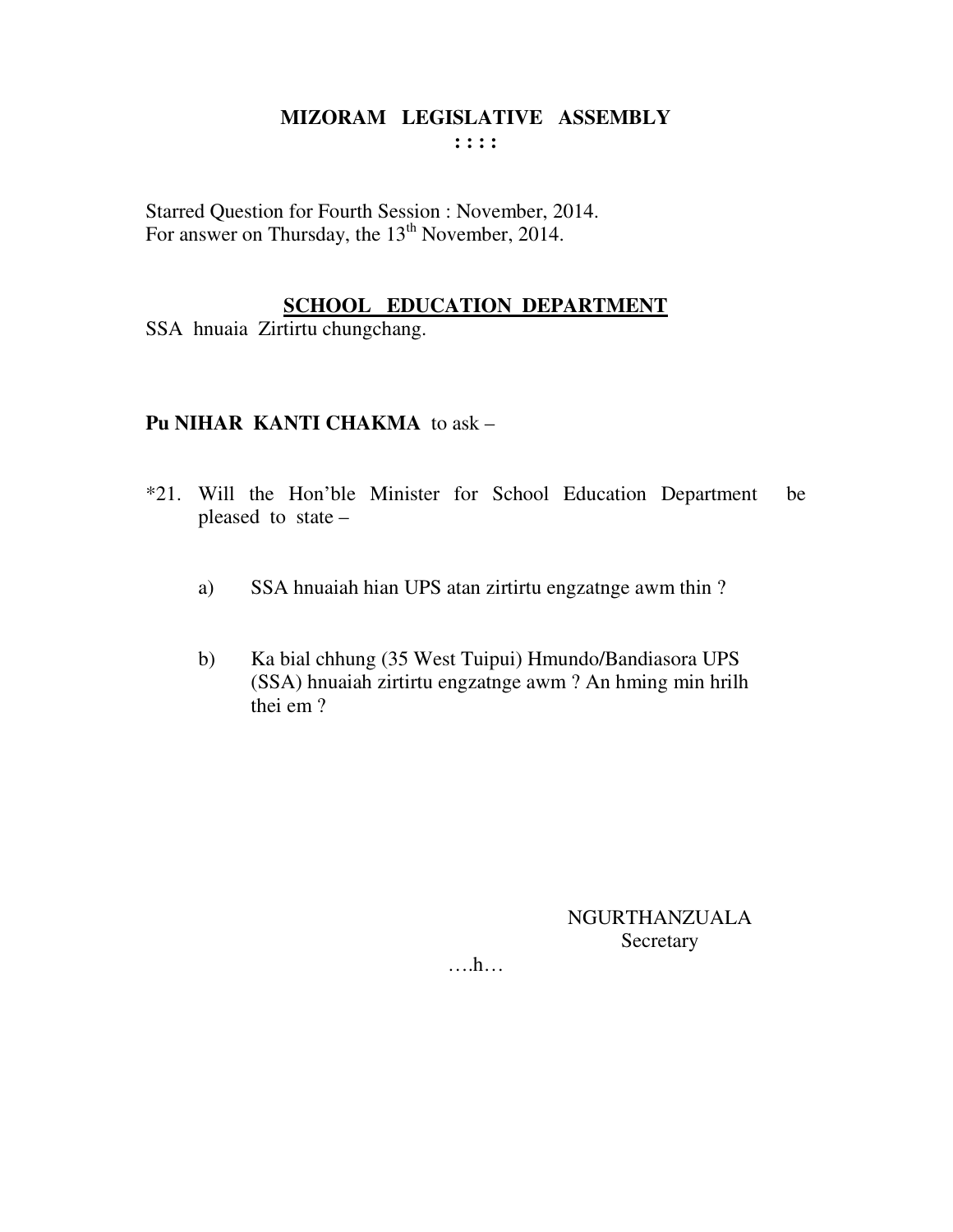**: : : :** 

Starred Question for Fourth Session : November, 2014. For answer on Thursday, the  $13<sup>th</sup>$  November, 2014.

## **LAW & JUDICIAL DEPARTMENT**

MSLSA a thawktu te chungchang

**Pu LALRUATKIMA** to ask – **Dr. K. BEICHHUA** 

- \*22. Will the Hon'ble Minister for Law & Judicial Department be pleased to state –
	- (a) Mizoram State Legal Service Authority hnuaiah engzatnge hnathawk awm?
	- (b) MSLSA hnuaiah hian mi engzatnge thawk nghet awm?
	- (c) Engzatnge Co-terminus thawk awm?
	- (d) Co-terminus a thawkte hlawh hi thla khatah engzatnge?
	- (e) Co-terminus a thawkte hlawh hi khawi atanga pek/hmuh nge anih?

 NGURTHANZUALA Secretary

...z…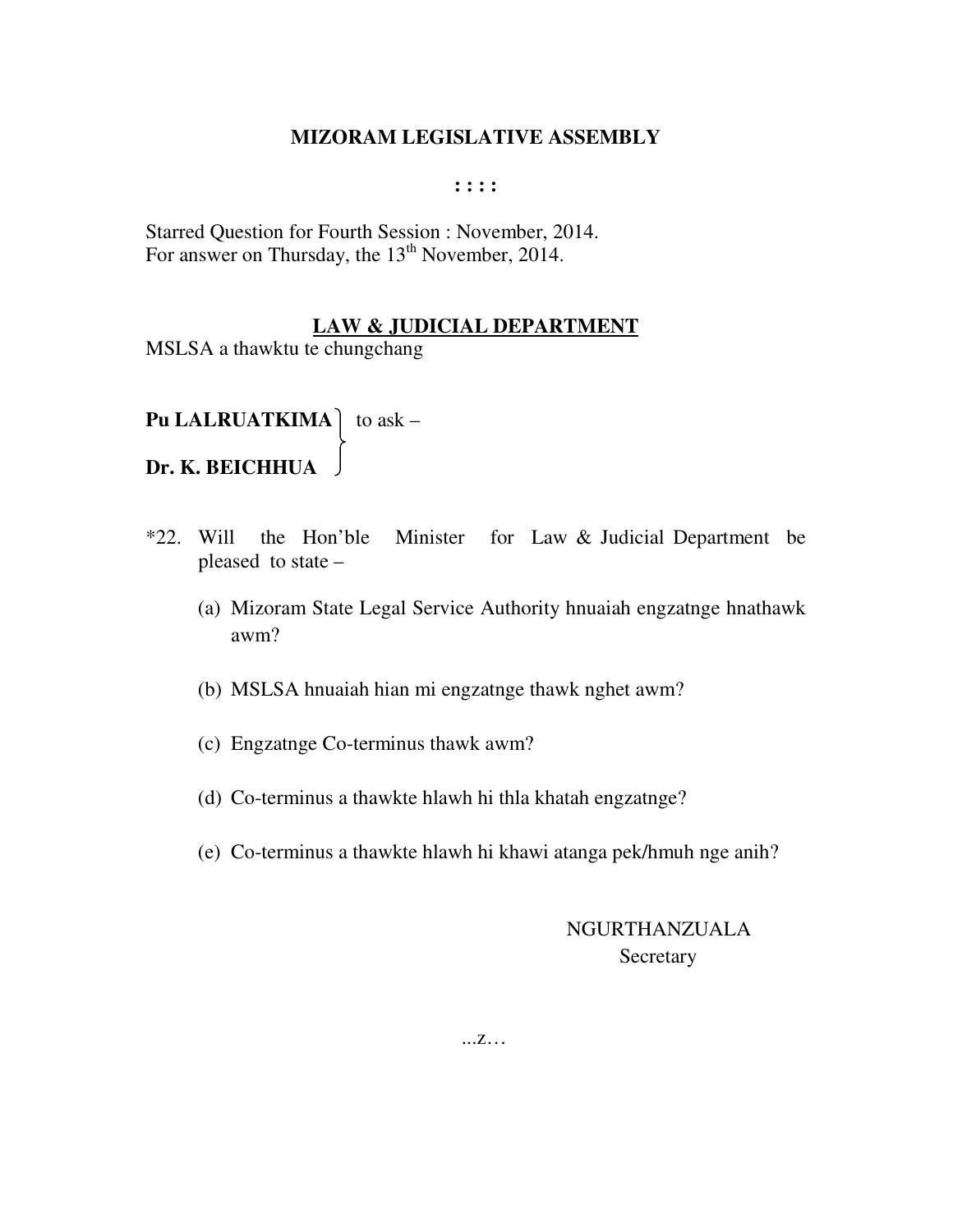## **:: :: ::**

Starred Question for Fourth Session : November, 2014. For answer on Thursday, the 13<sup>th</sup> November, 2014.

## **GENERAL ADMINISTRATION DEPARTMENT**

Chhim lama Airport siam chungchang.

#### **Dr. K. BEICHHUA** to ask -

\*23. Will the Hon'ble Minister for General Administration Department be pleased to state-

Chhim lamah Airport siam tura hmalakna a awm em ?

NGURTHANZUALA Secretary.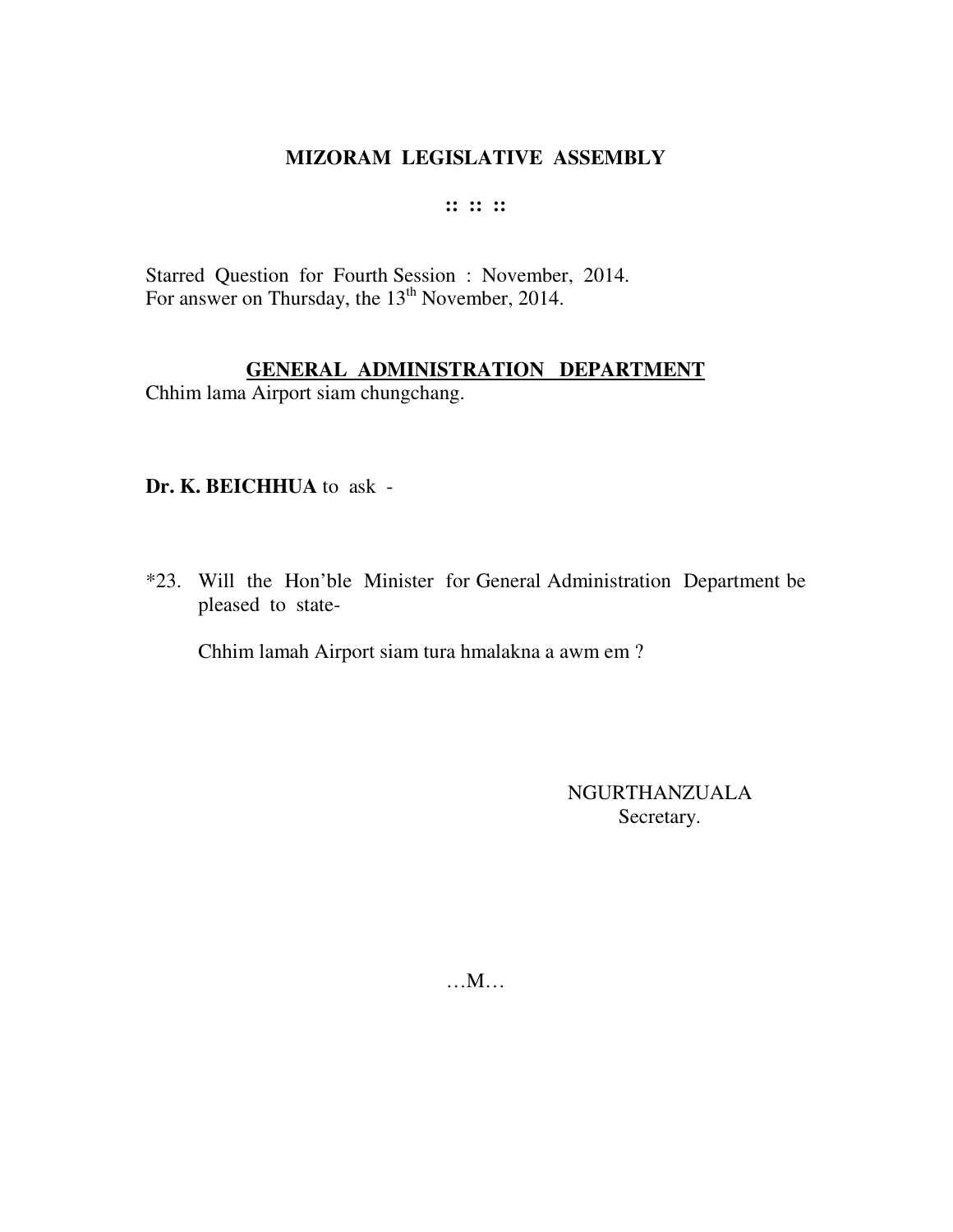**: : : :** 

Starred Question for Fourth Session : November, 2014. For answer on Thursday, the 13<sup>th</sup> November, 2014.

## **AGRICULTURE DEPARTMENT**

NLUP dawngtute chungchang

## **Pu LALRUATKIMA** to ask –

- \*24. Will the Hon'ble Minister for Agriculture Department be pleased to state –
	- (a) NLUP dawngtute zingah dawng chhunzawm tlaklo engzatnge awm?
	- (b) Engvanga dawng chhunzawm tlak lo nge an nih?
	- (c) NLUP dawngtute zingah an bungrua dawn tiral/hralh an awm em? An awm chuan engtinnge an chungah Sorkar-in hma a lak?

 NGURTHANZUALA **Secretary** 

...z…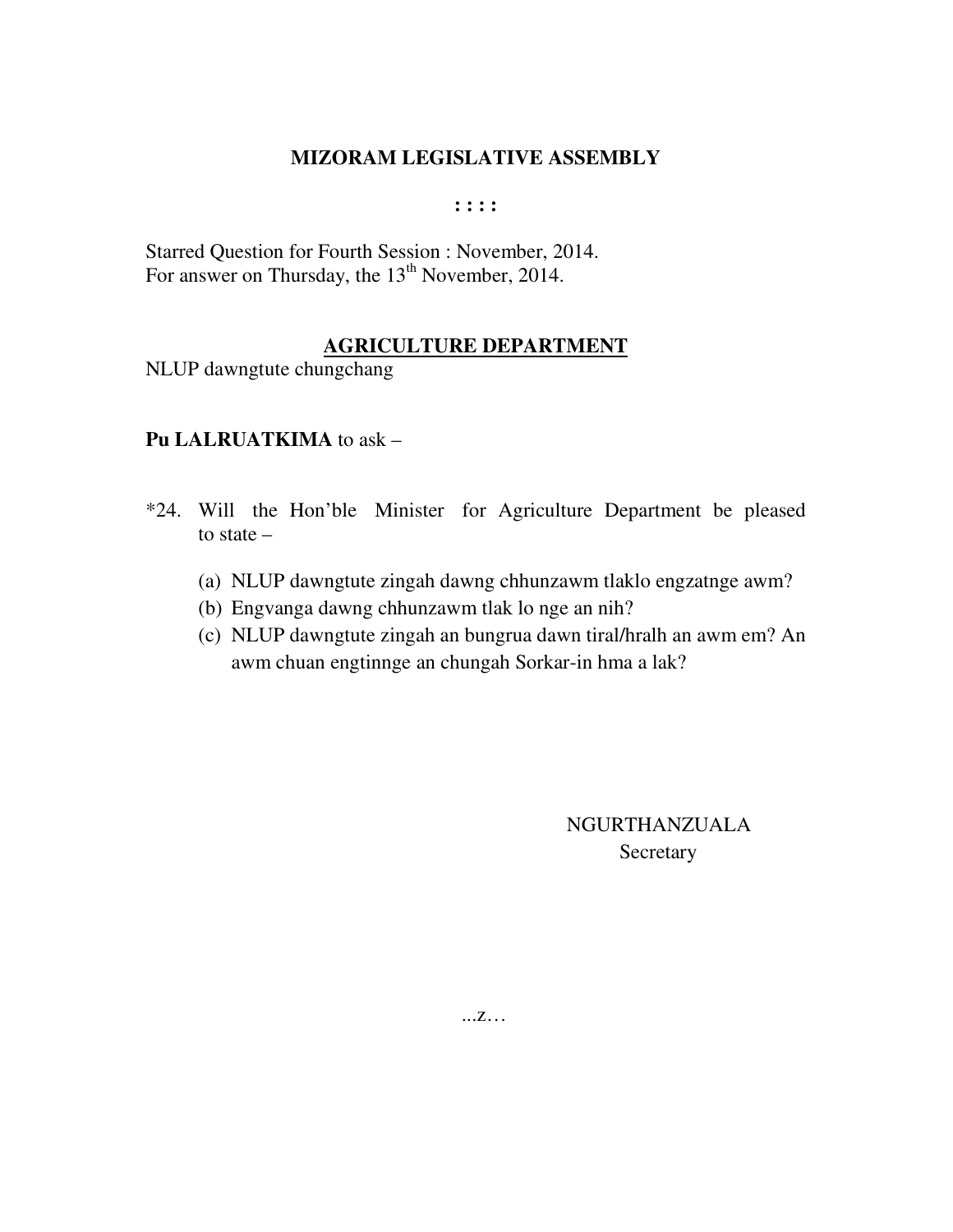#### **:: :: ::**

Starred Question for Fourth Session : November, 2014. For answer on Thursday, the 13<sup>th</sup> November, 2014.

## **POWER & ELECTRICITY DEPARTMENT**

RGGVY chungchang.

#### **Pu R.L. PIANMAWIA** to ask -

\*25. Will the Hon'ble Minister for Power & Electricity Department be pleased to state-

 RGGVY atangin heng khuate – Zokhawthiang, Mauchar, Chhanchhuahna Khawpui leh Sunhluchhip hi engtikah nge Electric pek an nih dawn ?

> NGURTHANZUALA Secretary.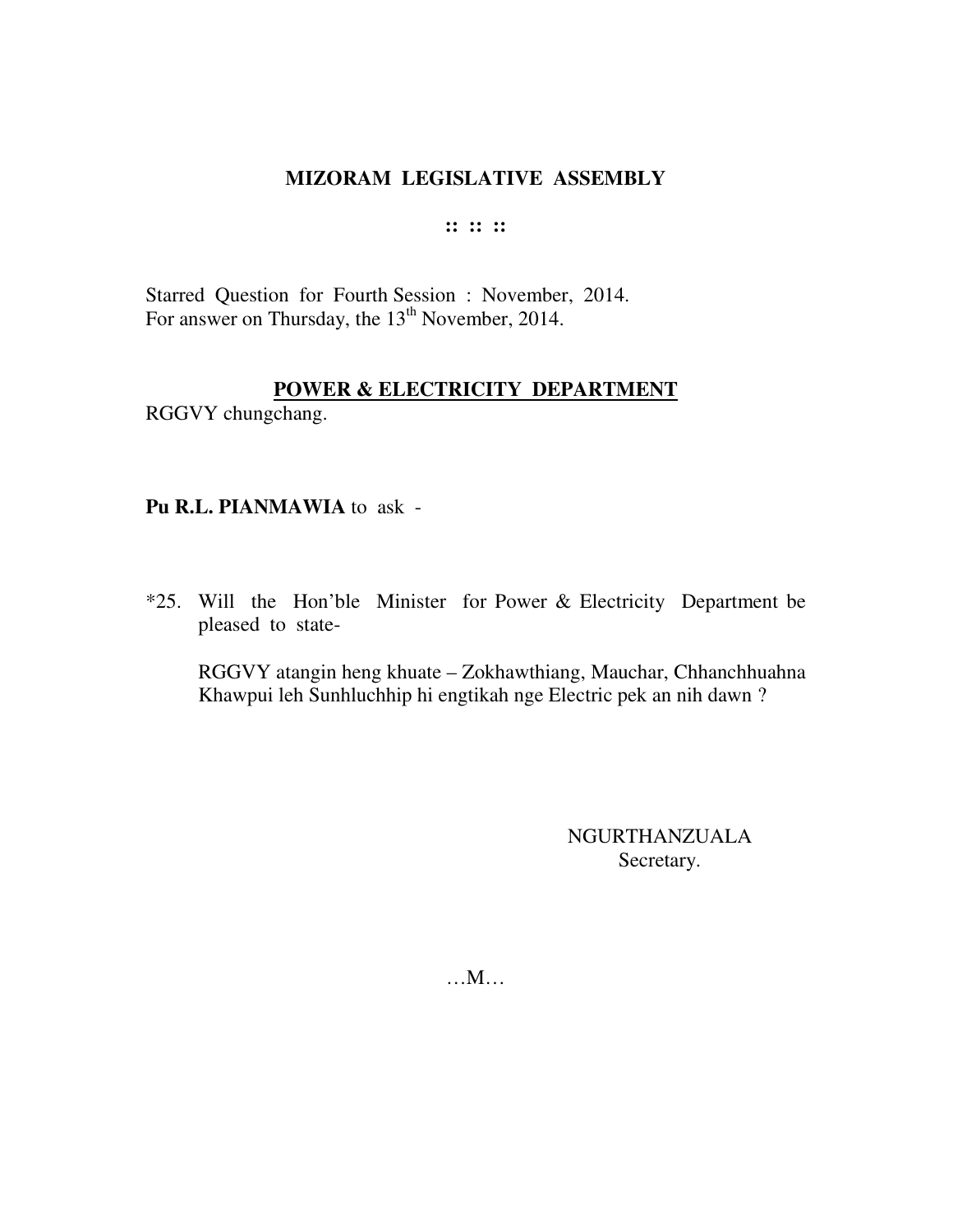Starred Question for Fourth Session : November, 2014. For answer on Thursday, the  $13<sup>th</sup>$  November, 2014.

## **AGRICULTURE DEPARTMENT**

Buh thar chungchang.

## **Pu LALRUATKIMA** to ask -

- \*26. Will the Hon'ble Minister for Agriculture Department be please to state –
	- (a) Kum 2010, 2011, 2012, 2013 leh 2014-ah Mizoramah Buh engzat nge thar a nih ?
	- (b) Buh hi WRC leh Tlangram Lo (Jhum Shifting Cultivation) atangte in heng kumah te hian engzatnge thar a nih ?

NGURTHANZUALA Secretary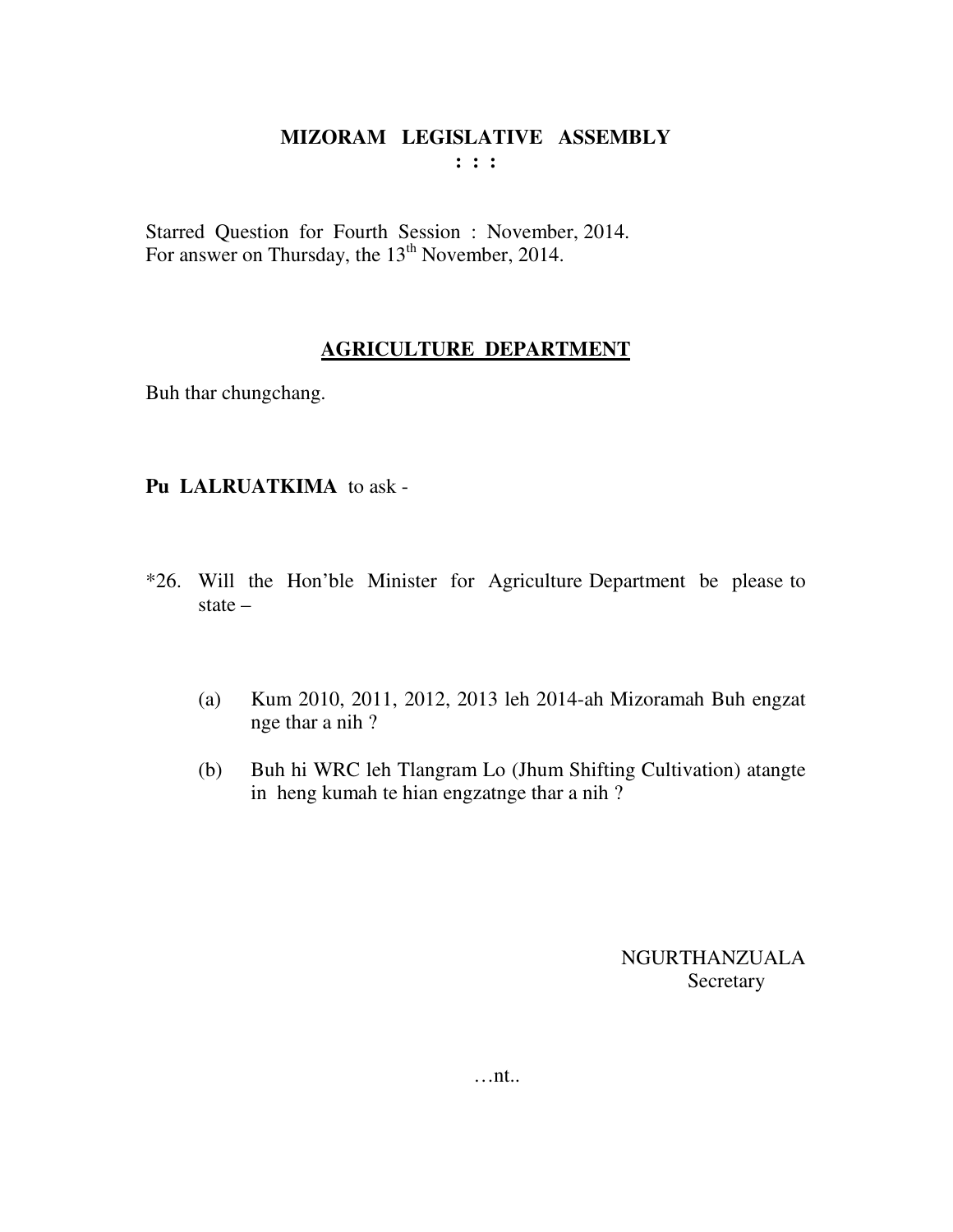Starred Question for Fourth Session : November, 2014. For answer on Thursday, the 13<sup>th</sup> November, 2014.

## **AGRICULTURE DEPARTMENT**

NLUP additional fund pek chungchang.

## **Er. LALRINAWMA** to ask -

\*27. Will the Hon'ble Minister for Agriculture Department be please to state –

 District Council pathumah NLUP additional fund engzat theuhin nge pek an nih ?

> NGURTHANZUALA Secretary

…nt..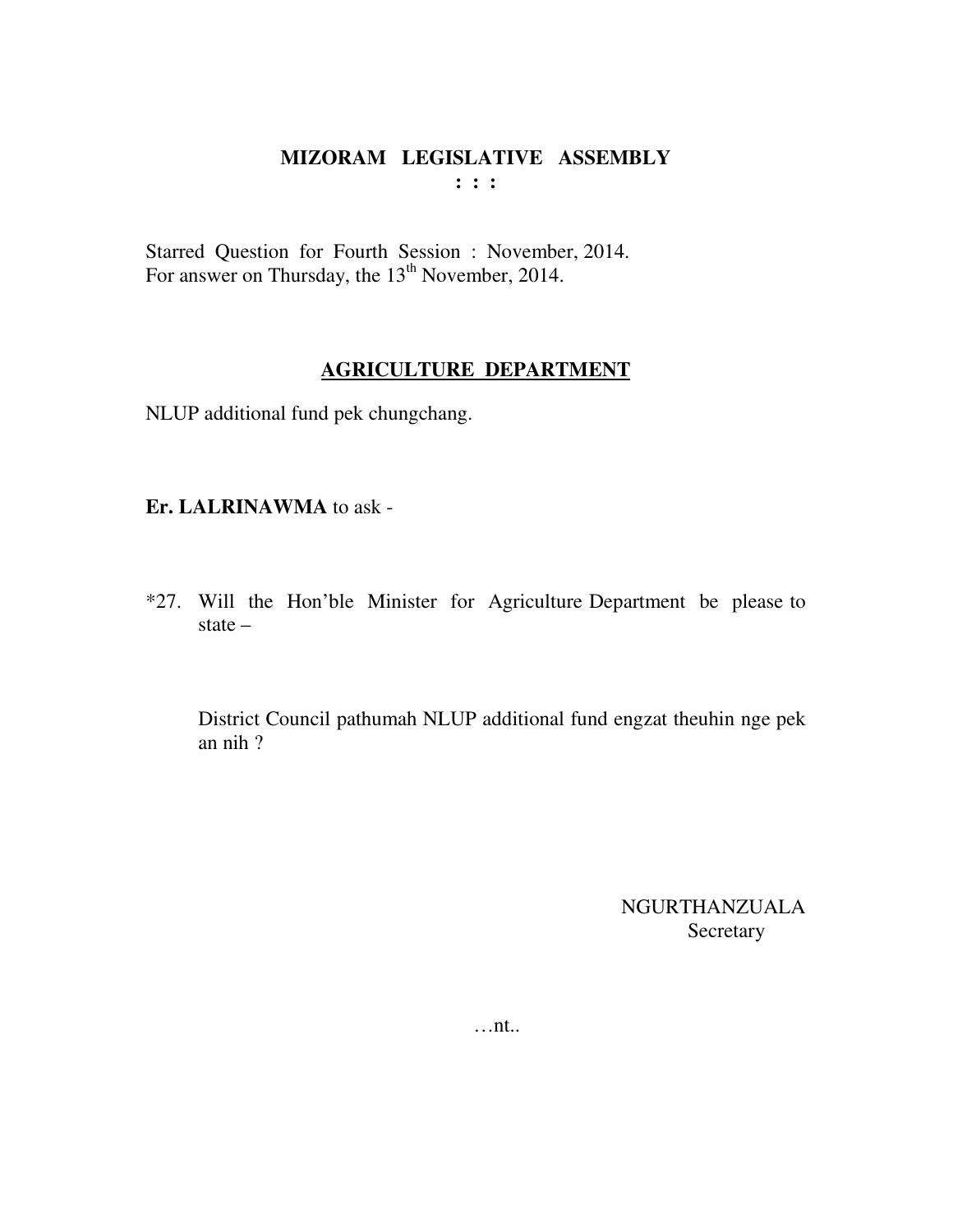## **MIZORAM LEGISLATIVE ASSEMBLY :: :: ::**

Starred Question for Fourth Session : November, 2014. For answer on Thursday, the 13<sup>th</sup> November, 2014.

## **GENERAL ADMINISTRATION DEPARTMENT**

District pathum hawn chungchang.

## **Er. LALRINAWMA** to ask -

\*28. Will the Hon'ble Minister for General Administration Department be pleased to state-

 Kum 2008 a Mizoram Sorkar-in District pathum a hawn thar te kha tun dinhmunah tih puitlin tumna a awm em ?

> NGURTHANZUALA Secretary.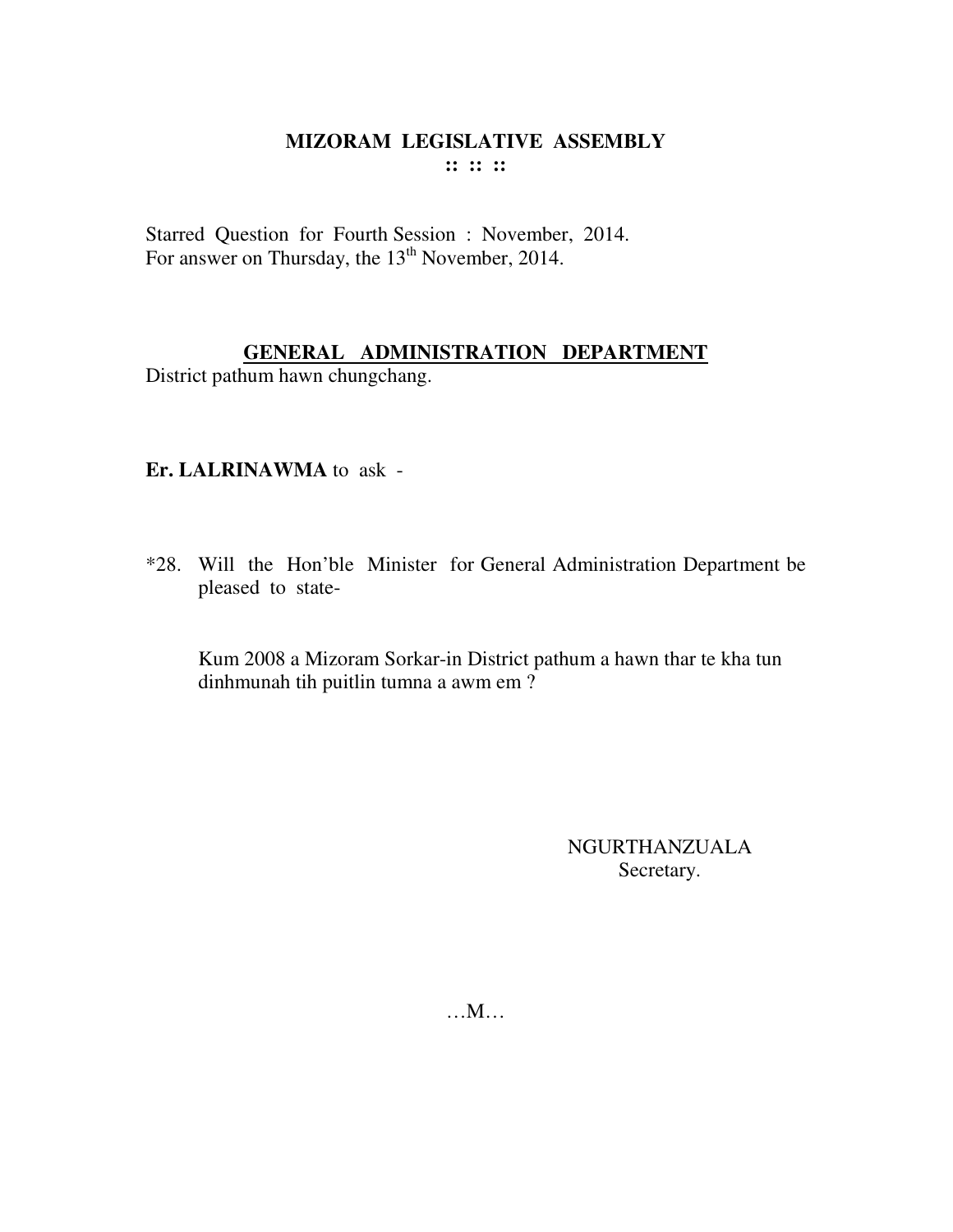$: : : :$ 

Starred Question for Fourth Session : November, 2014. For answer on Thursday, the  $13^{th}$  November, 2014.

### POWER & ELECTRICITY DEPARTMENT

Transformer thar dah chungchang

## Pu K. SANGTHUAMA to ask -

\*29. Will the Hon'ble Minister for Power & Electricity Department be pleased to state –

Hengah te hian Transformer thar dah theih a ni ang em?

- Chawlhhmun  $i)$
- Phunchawng  $\mathbf{ii}$
- iii) Rangvasmual
- iv) Electric YMA Hall bul

NGURTHANZUALA Secretary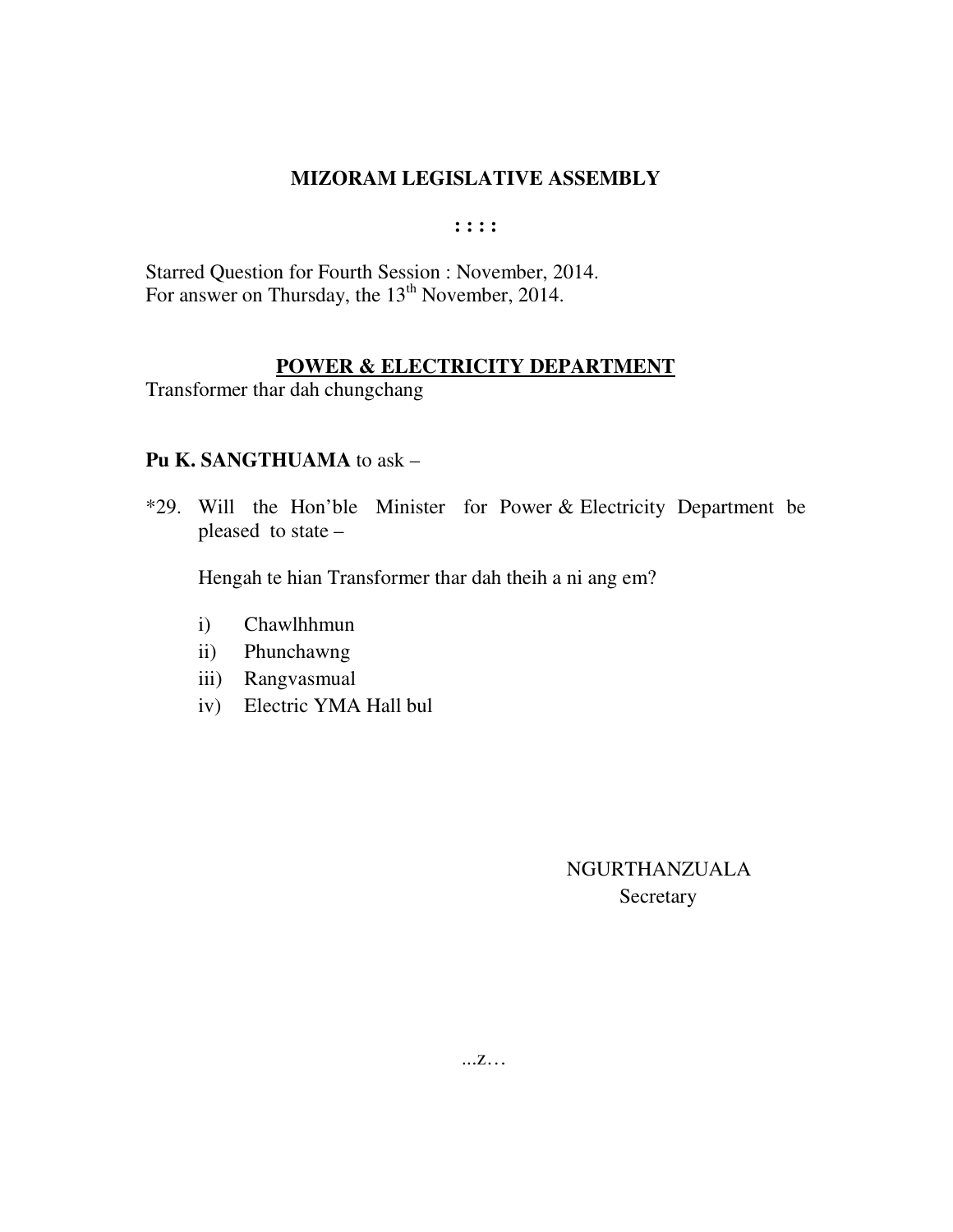Starred Question for Fourth Session : November, 2014. For answer Thursday, the 13<sup>th</sup> November, 2014.

## **GENERAL ADMINISTRATION DEPARTMENT**

Saiha D.C. Office leh Circuit House chungchang

Dr. K.BEICHHUA to ask -

\*30. Will the Hon'ble Minister for General Administration Department be pleased to state -

Saiha D.C. Office leh Circuit House te hi sak thar tumna a awm em?

NGURTHANZUALA Secretary

 $\dots Z\dots$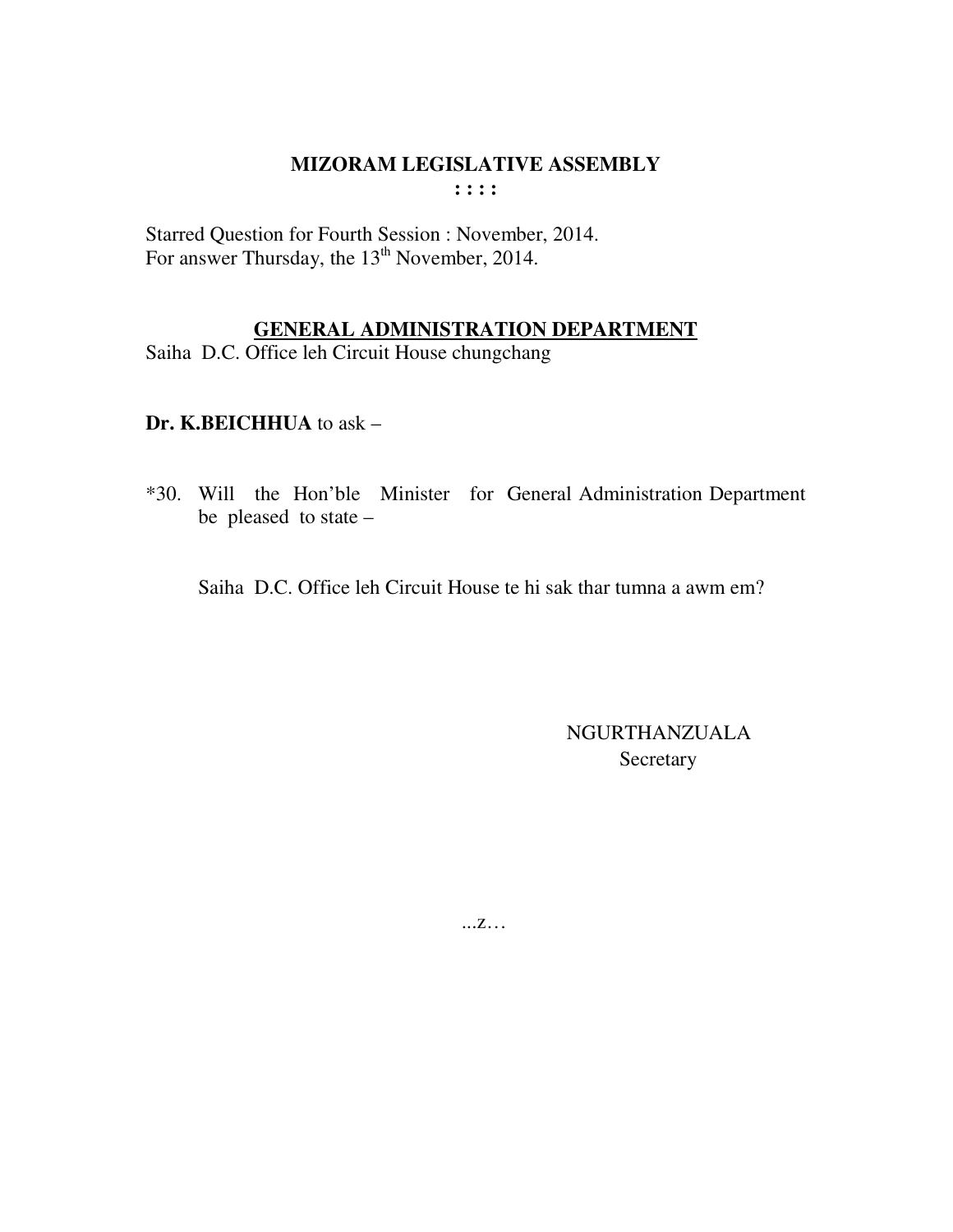#### **:: :: ::**

Starred Question for Fourth Session : November, 2014. For answer on Thursday, the 13<sup>th</sup> November, 2014.

## **POWER & ELECTRICITY DEPARTMENT**

Chhimtuipui (Kolodyne) chungchang.

## **Dr. K. BEICHHUA** to ask -

\*31. Will the Hon'ble Minister for Power & Electricity Department be pleased to state-

Chhimtuipui (Kolodyne) khuah hi Sorkarin hmalakna a titawp ta em ni ?

NGURTHANZUALA Secretary.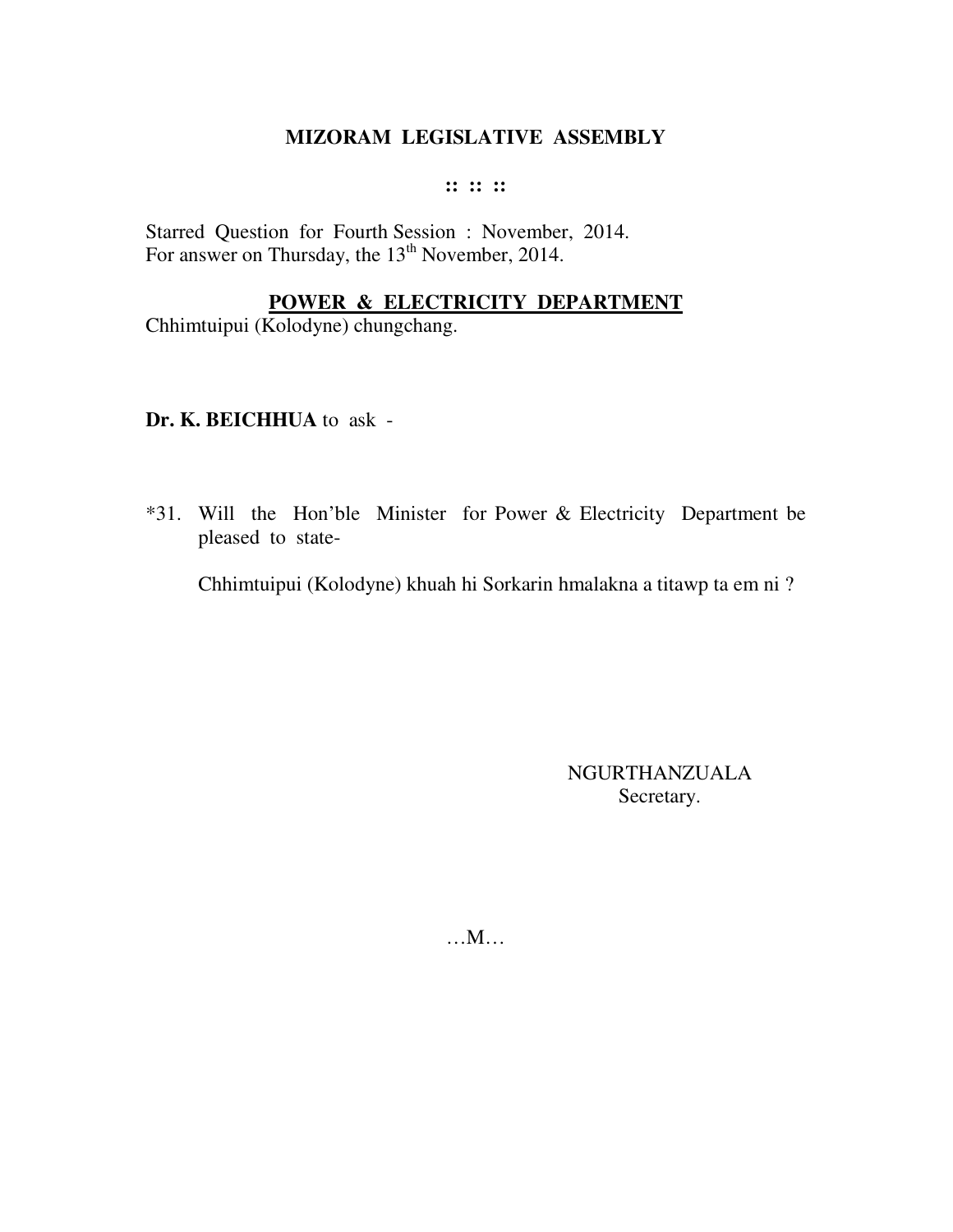#### **:: :: ::**

Starred Question for Fourth Session : November, 2014. For answer on Thursday, the 13<sup>th</sup> November, 2014.

## **GENERAL ADMINISTRATION DEPARTMENT**

TFC leh District Innovation Fund chungchang.

## **Pu R.L. PIANMAWIA** to ask -

.

- \*32. Will the Hon'ble Minister for General Administration Department be pleased to state-
	- (a) Kum 2013-2014 atan TFC hmuh beisei si hmuh rih loh a awm em ?
	- (b) District Innovation Fund ruahmansa la hmuh loh hi engtikah nge hmuh a nih ang ?

NGURTHANZUALA Secretary.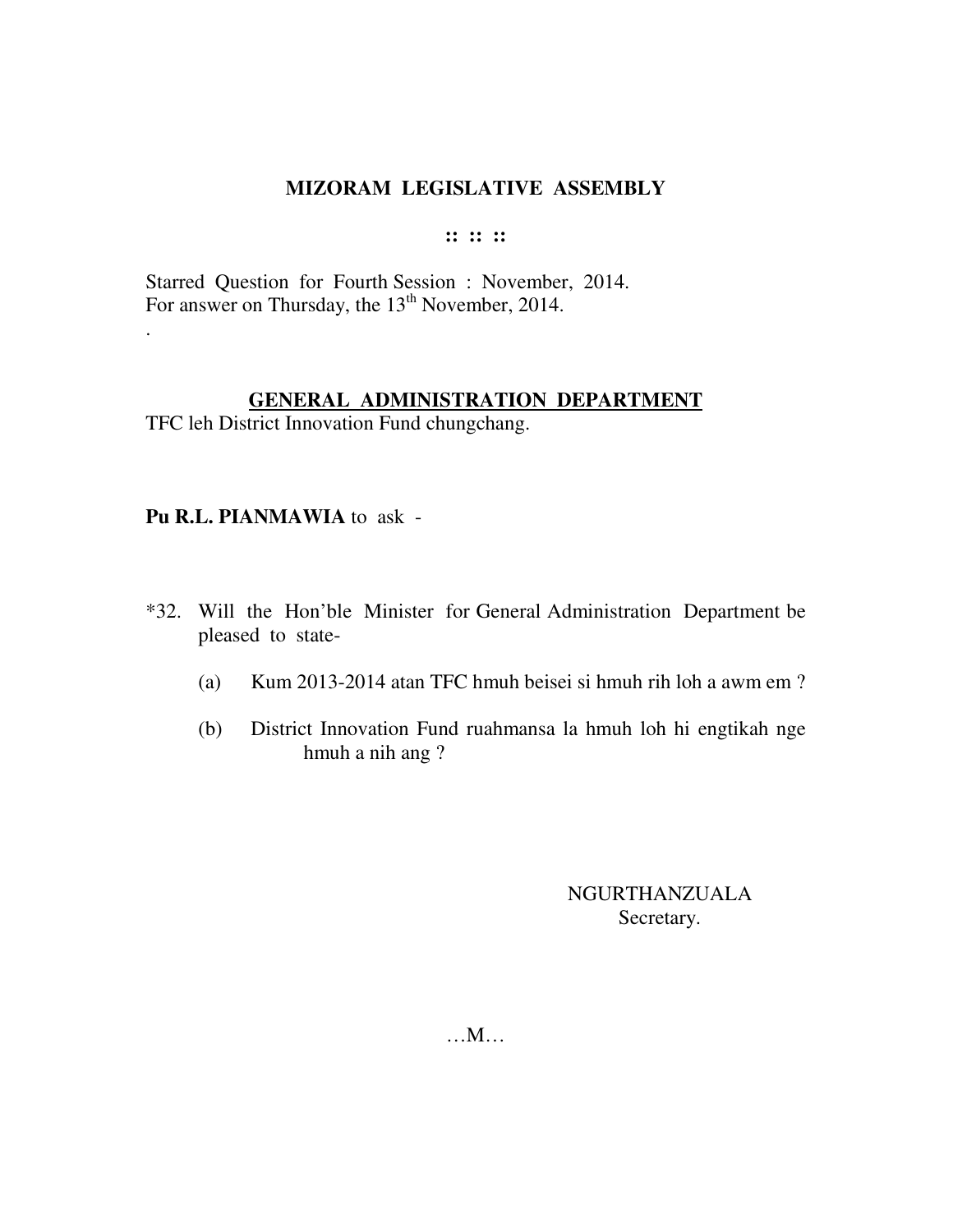#### **:: :: ::**

Starred Question for Fourth Session : November, 2014. For answer on Thursday, the 13<sup>th</sup> November, 2014.

#### **AGRICULTURE DEPARTMENT**

Agarbati stick siamna khawl chungchang.

## **Pu R.L. PIANMAWIA** to ask -

- \*33. Will the Hon'ble Minister for Agriculture Department be pleased to state-
	- (a) NLUP kalpui mekah Agarbati stick siamna atan khawl engzatnge lei a nih  $\overline{?}$
	- (b) Khawl hi hmanloha dah chuan mai mai tur a awm em ?

## NGURTHANZUALA Secretary.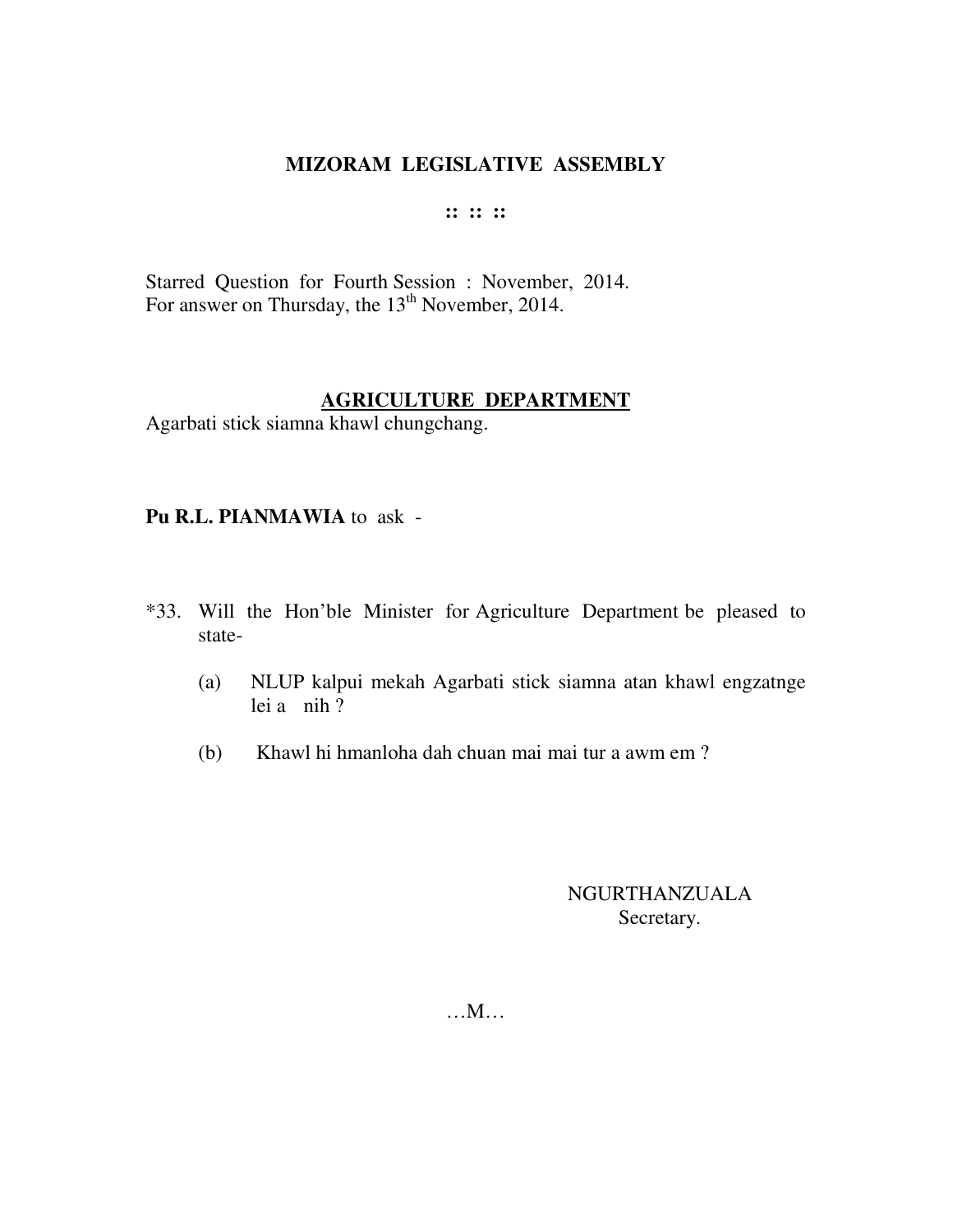## MIZORAM LEGISLATIVE ASSEMBLY  $: : : :$

Starred Question for Fourth Session : November, 2014. For answer on Thursday, the 13<sup>th</sup> November, 2014.

## POWER & ELECTRICITY DEPARTMENT

Bairabi Thermal Power Plant chungchang.

## Er. LALRINAWMA to ask -

\*34. Will the Hon'ble Minister for Power & Electricity Department be pleased to state -

Bairabi Thermal Plant hi tun dinhmunah hman theih a ni em?

**NGURTHANZUALA** Secretary

 $\dots$ ...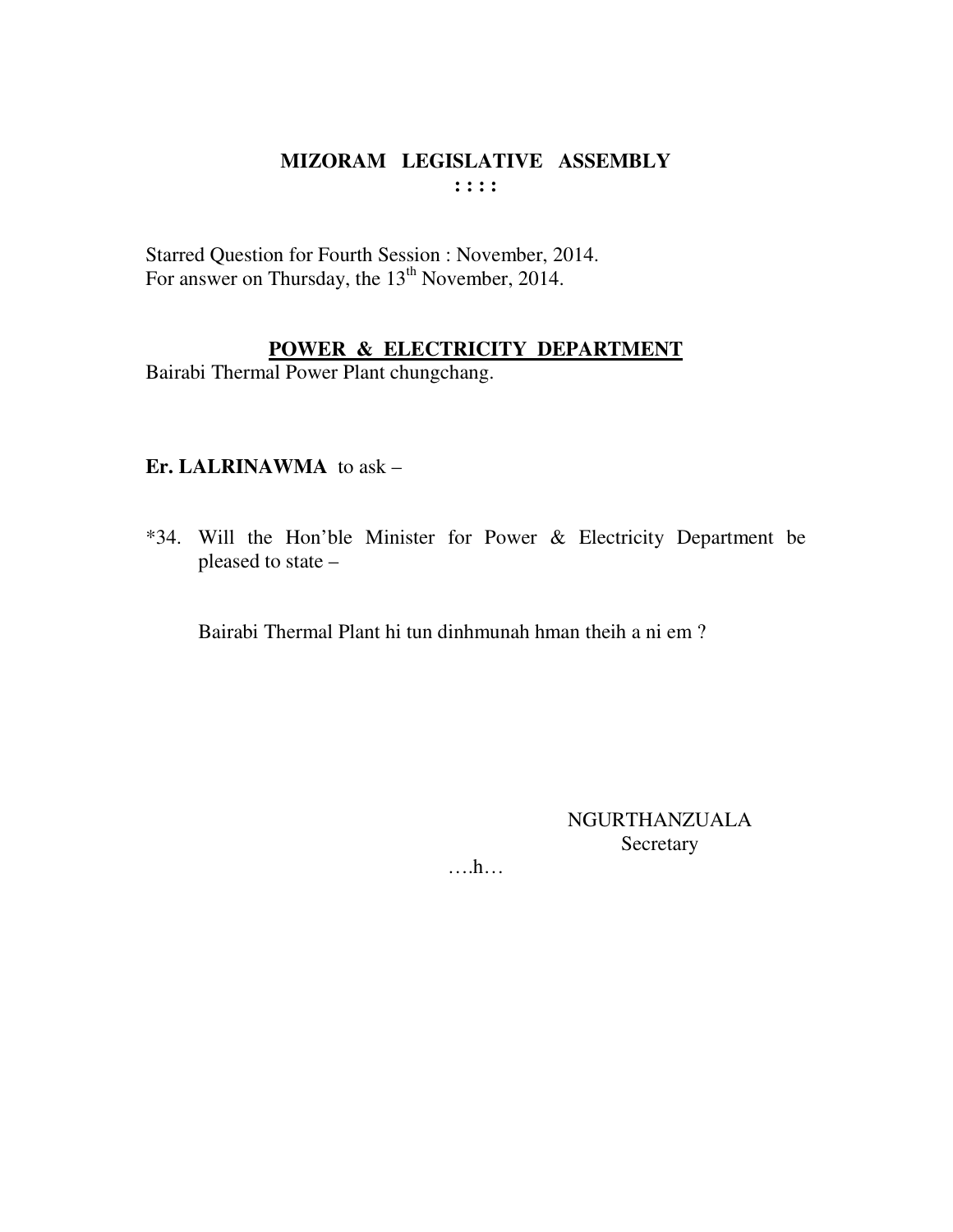Starred Question for Fourth Session : November, 2014. For answer on Thursday, the  $13<sup>th</sup>$  November, 2014.

## **AGRICULTURE DEPARTMENT**

NLUP sum chungchang.

## **Pu LALRUATKIMA** to ask -

- \*35. Will the Hon'ble Minister for Agriculture Department be please to state –
	- (a) NLUP hmalakna turin Sumah harsatna a awm em ?
	- (b) A awm chuan engnge a chhan ?
	- (c) NLUP Sum K.Deposit-ah engzatnge awm mek ?
	- (d) NLUP Sum hi engvanga K.Deposit-a awm/dah nge a nih ?

NGURTHANZUALA Secretary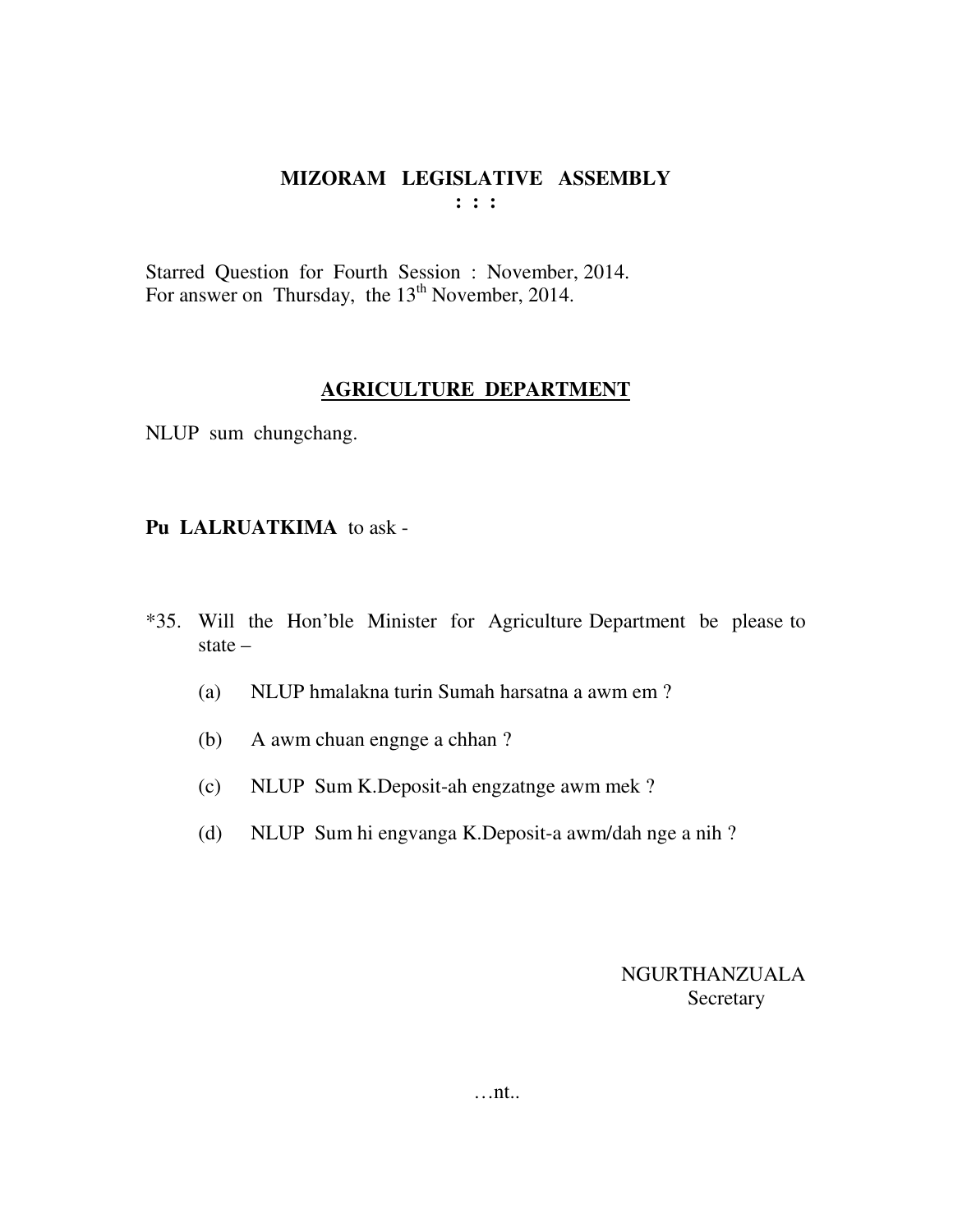#### **:: :: ::**

Starred Question for Fourth Session : November, 2014. For answer on Thursday, the 13<sup>th</sup> November, 2014.

## **AGRICULTURE DEPARTMENT**

Leilet siam chungchang.

## **Dr. K. BEICHHUA** to ask -

\*36. Will the Hon'ble Minister for Agriculture Department be pleased to state-

 Mizoram ei leh bar intodelh nan Palak, Phura leh Sala zawlte hi leilet siam nan a hmalakna a awm em ?

> NGURTHANZUALA Secretary.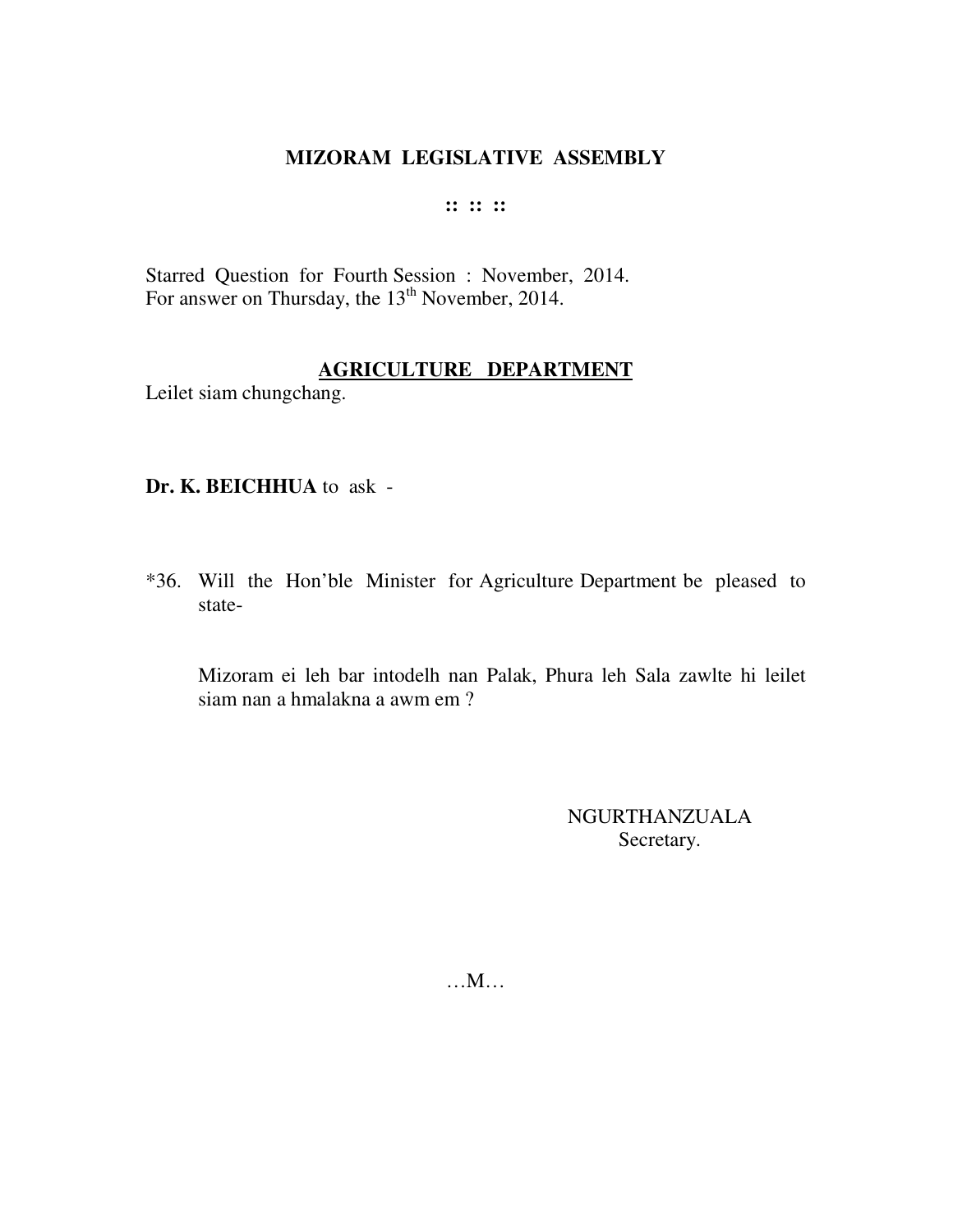## MIZORAM LEGISLATIVE ASSEMBLY  $: : : :$

Starred Question for Fourth Session : November, 2014.<br>For answer on Thursday, the 13<sup>th</sup> November, 2014.

**AGRICULTURE DEPARTMENT**<br>Baktawng – Tuirial Link Road laih chungchang.

## Er. LALRINAWMA to ask -

\*37. Will the Hon'ble Minister for Agriculture Department be pleased to state  $-$ 

Baktawng to Tuirial Link Road laih tumna a awm em?

**NGURTHANZUALA** Secretary

 $\dots h\dots$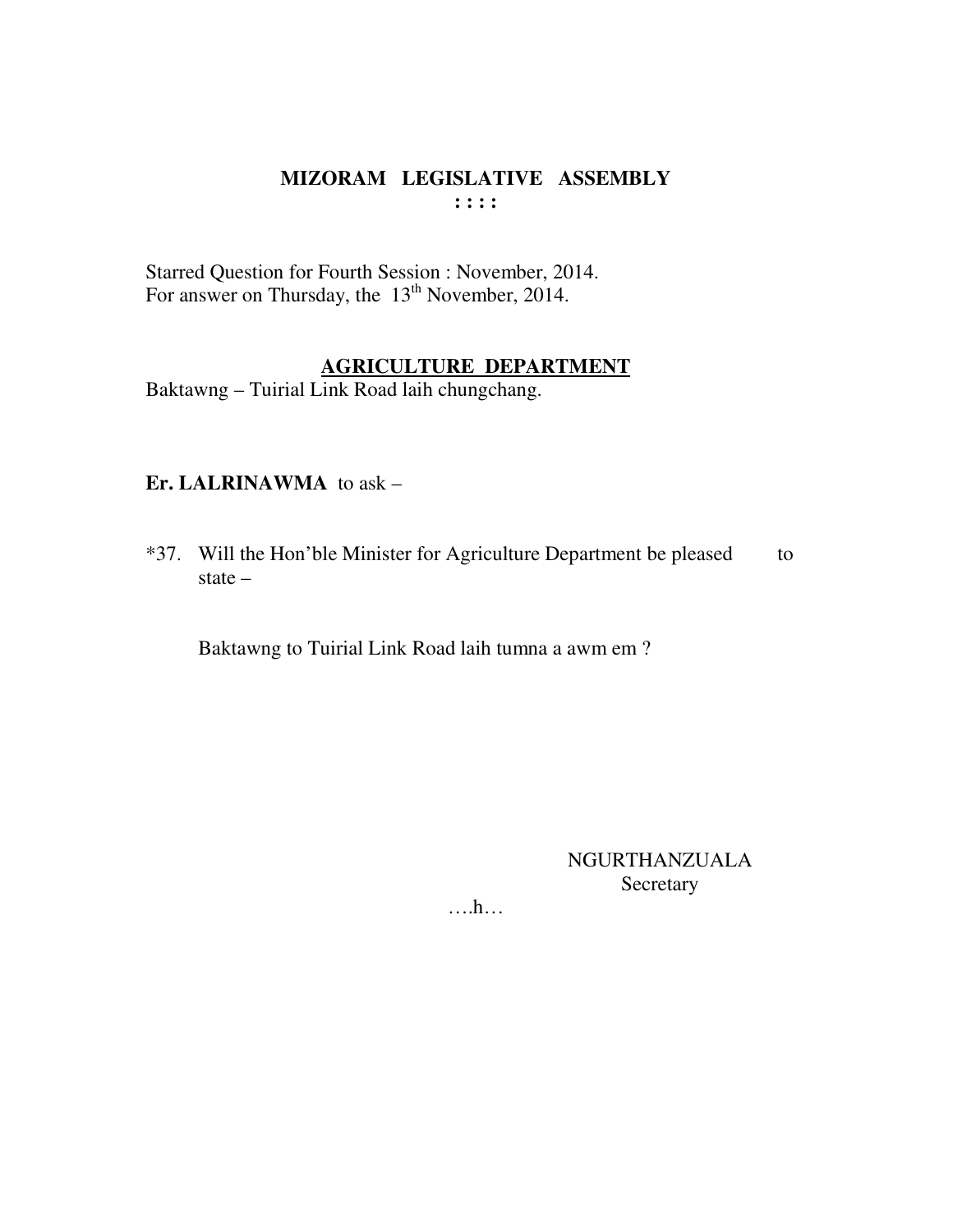#### **MIZORAM LEGISLATIVE ASSEMBLY :: :: ::**

Starred Question for Fourth Session : November, 2014. For answer on Thursday, the 13<sup>th</sup> November, 2014.

## **AGRICULTURE DEPARTMENT**

Chalphai Link Road laih chungchang.

## **Er. LALRINAWMA** to ask -

\*38. Will the Hon'ble Minister for Agriculture Department be pleased to state-

Rullam ram a Chalphai Link Road laih mek hi eng huna zawh tur nge ?

NGURTHANZUALA Secretary.

M…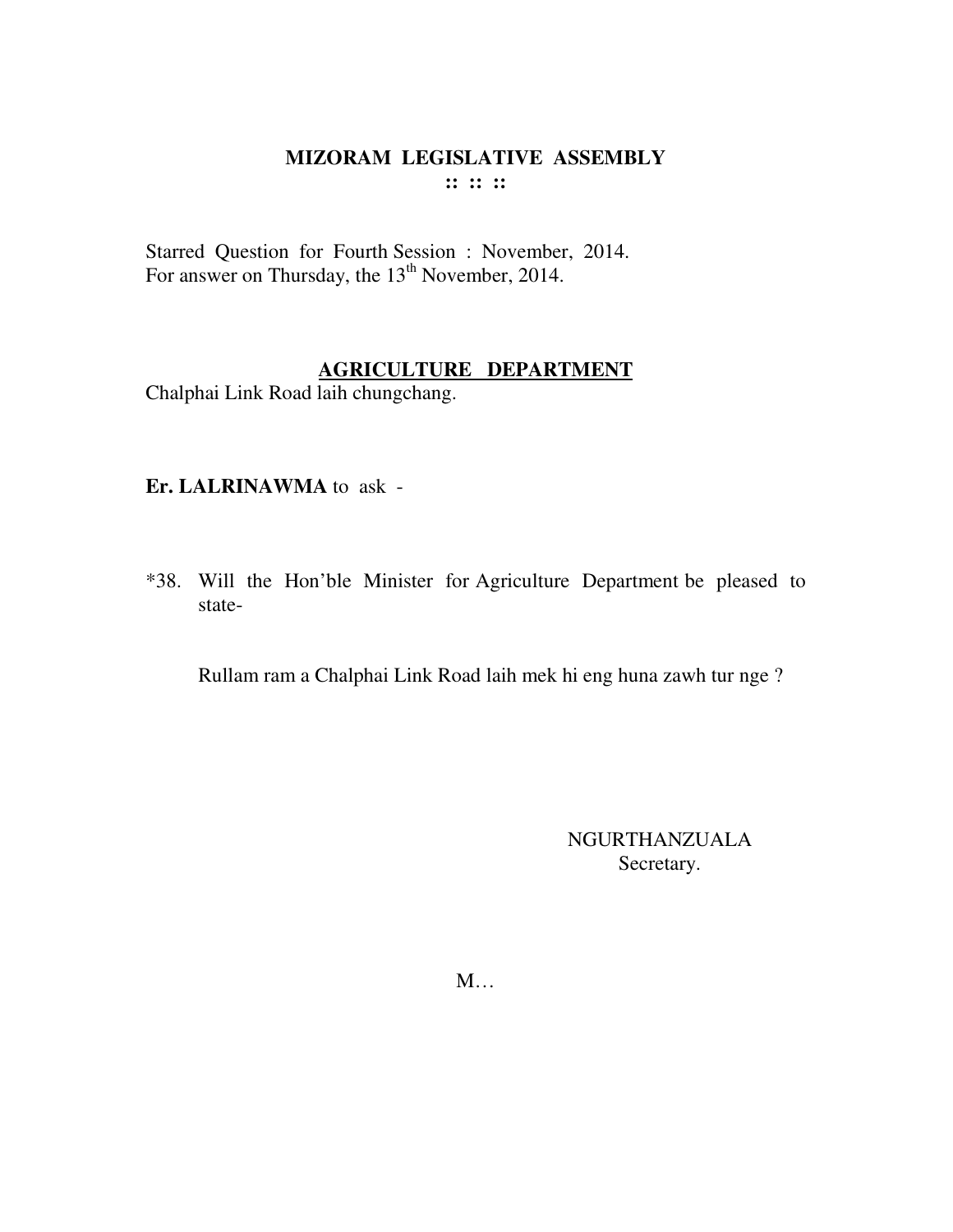**: : :** 

Starred Question for Fourth Session : November, 2014 For answer on Thursday, the  $13<sup>th</sup>$  November, 2014.

## **AGRICULTURE DEPARTMENT**

NLUP sum puktir chungchang.

## **Pu LALRUATKIMA** to ask –

- \*39. Will the Hon'ble Minister for Agriculture Department be pleased to state –
	- a) NLUP atan hian Sum engzatnge hmuh/dawn anih tawh ?
	- b) NLUP Sum hi Department dang te hnenah puktir a ni em ?
	- c) Puk tir an nih chuan NLUP Sum engzatnge puk tir an nih a ? Khawi Department-te nge puk tir an nih ? NLUP Sum an puk te hi Department-te hian an rul tawh em ?

 NGURTHANZUALA Secretary